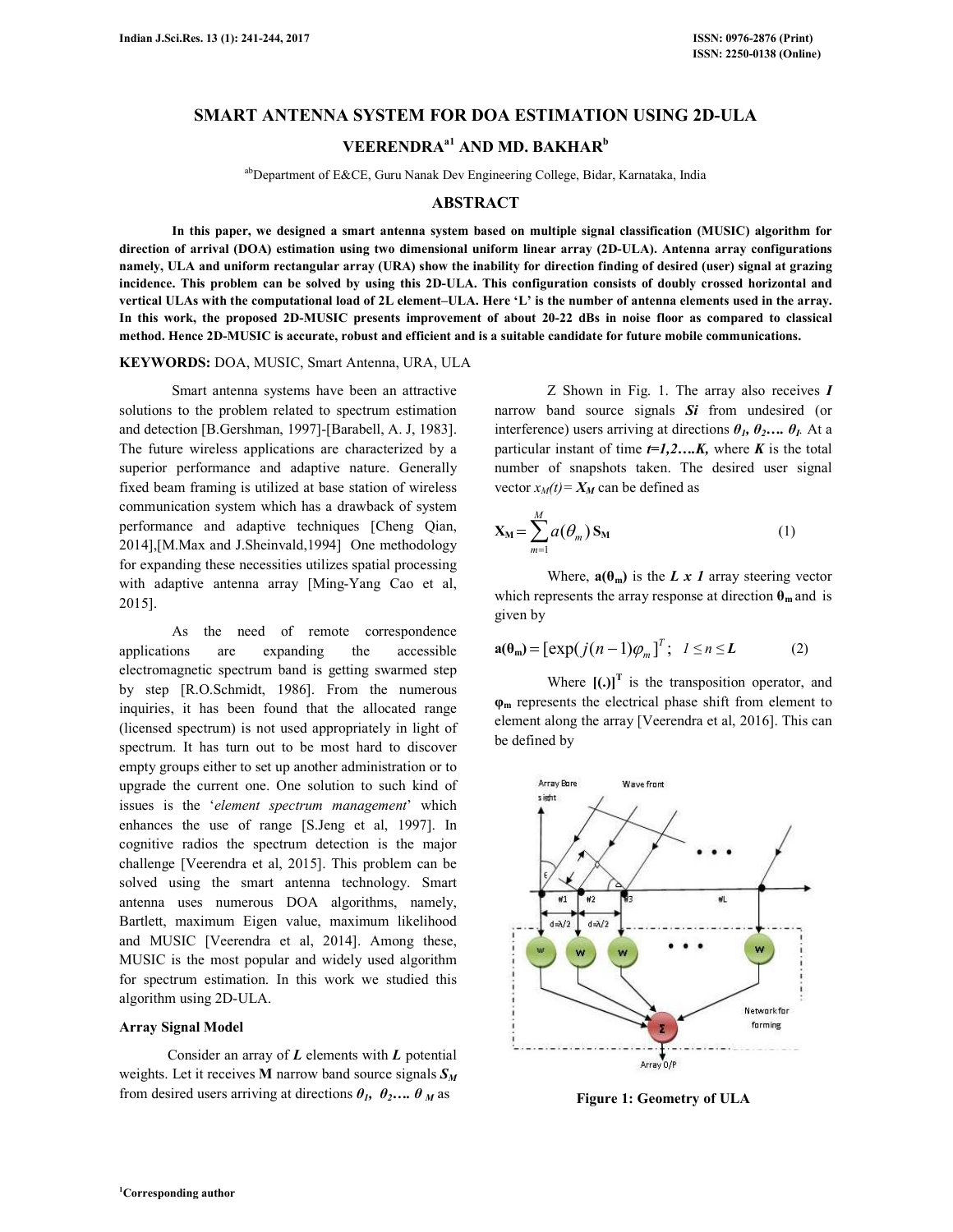$$
\varphi_m = 2\pi \left(\frac{d}{\lambda}\right) \sin(\theta_m) \tag{3}
$$

 where **d=λ/2** is the inter-element spacing and *λ* is the wavelength of the received signal. The desired users signal vector  $X_M$  of (1) can be written as

$$
\mathbf{X}_{\mathbf{M}} = A_M \, \mathbf{S}_{\mathbf{M}} \tag{4}
$$

Where  $A_M$  is the *L x M* matrix of the desired users signal direction vectors and is given by

$$
\mathbf{A}_{\mathbf{M}} = [a(\theta_1), a(\theta_2), \dots, a(\theta_M)] \tag{5}
$$

 And **S** is the *M x 1* desired users source waveform vector defined as

$$
\mathbf{S} = \begin{bmatrix} \mathbf{S}_1 & \mathbf{S}_2 & \dots & \mathbf{S}_M \end{bmatrix}^T \tag{6}
$$

 The undesired (or interference) user signal vector  $X_I$  is

$$
\mathbf{X}_{\mathbf{I}} = \mathbf{A}_{\mathbf{I}} \quad i \tag{7}
$$

Where  $A_I$  is the *L x 1* matrix of the undesired users signal direction vectors and is given by

$$
\mathbf{A}_{\mathbf{I}} = \begin{bmatrix} a(\theta_1) & a(\theta_2) & \dots & a(\theta_l) \end{bmatrix}^T \tag{8}
$$

 And *i* is the *I x 1* undesired (or interference) users source waveform vector defined as

$$
\boldsymbol{i} = \begin{bmatrix} i_1 & i_2 & \dots & i_I \end{bmatrix}^T \tag{9}
$$

 The overall received signal vector **X** can be written as

$$
\mathbf{X} = \mathbf{X_M} + n_t \mathbf{X_I} \tag{10}
$$

 Where, '*nt'* represents white Gaussian noise with zero mean and  $\sigma^2$  variance. The conventional estimate of the correlation matrix is defined as

$$
\mathfrak{R} = \mathbb{E}[\mathbf{X} \mathbf{X}^{\mathbf{H}}] \tag{11}
$$

 where **E{.}** represents the ensemble average; and  $(A)$ <sup>H</sup> is the Hermitian operator. The above equation can be approximated by applying temporal averaging over  $K$  snapshots (samples) taken from the signals incident on the sensor array. This leads to forming a spatial correlation matrix  $\Re$  given by

$$
\mathfrak{R} = \frac{1}{K} \sum_{k=1}^{K} X X^{H}
$$
 (12)

Substituting for **X** from (10) in (12) gives

$$
\mathfrak{R} = A_M \mathfrak{R}_{ss} A_M^H + n_k n_k^H + A_I \mathfrak{R}_{ii} A_I^H \tag{13}
$$

where  $\mathfrak{R}_{ss} = E \{ss^H\}$  is an *M x M* desired users source waveform correlation matrix;  $\mathfrak{R}_{ii} = E\{ii^H\}$  is an *I x I* undesired users source waveform correlation matrix.. Finally, equation (13) can be rewritten as

$$
\mathfrak{R} = \frac{1}{K} \sum_{k=1}^{K} A_M \Big[ S S^{\mathrm{H}} \Big] A_M^H + \sigma^2 I + \frac{1}{K} \sum_{k=1}^{K} A_I [i i^H] A_I^H \tag{14}
$$

Here, *I* is an identity matrix of size *L x L.* 

#### **MUSIC algorithm**

 MUSIC [6] is an acronym which stands for MUltiple SIgnal Classification. This algorithm was developed by Schmidt in 1986. This is a spectral estimation based method which exploits the orthogonality of the noise subspace with the array correlation matrix. It promises to provide unbiased estimates of the number of signals, the angles of arrival and the strengths of the waveforms.

From array correlation matrix  $\Re$  can find *M* eigen vectors associated with the signals and *L-M* eigenvectors associated with the noise. Then we have to choose the eigen vectors associated with the smallest eigen values. Noise eigenvectors subspace of order *L x (L-M)* is constructed and is given as

$$
\mathbf{E}_{N} = [e_{1}, e_{1}, e_{1}, \dots, e_{L-M}] \tag{15}
$$

 The noise subspace eigen vectors are orthogonal to the array steering vectors at the angles of arrivals  $\theta_l$ ,  $\theta$ 2...  $\theta$ <sup>*D*</sup>. The pseudo-spectrum - a function that gives an indication of the angle of arrival based upon maxima versus angle for MUSIC is given as

$$
P_{MU}(\theta) = \frac{1}{|\overline{a}(\theta) - \overline{E}_L - \overline{E}_L^H - \overline{a}(\theta)|}
$$
(16)

#### **Proposed MUSIC using 2D-ULA (2D-MUSIC)**

 It consists of doubly crossed ULAs, i.e., superposition of horizontal and vertical ULA and has identical size and computational load as compared to ULA. Fig. 2 shows the geometry of horizontal–vertical ULA.

 Now, let us apply all components of the received signal (1) to the above geometry to analyse the performance. The user signal **X** can then be modelled for *k* snapshots as:

$$
\mathbf{X} = \mathbf{X}_{h} + \mathbf{X}_{v} = \left[ \sum_{m=1}^{M} a_{h}(\theta_{m}) + a_{v}(\theta_{m}) \right] \mathbf{S}_{M}
$$
 (17)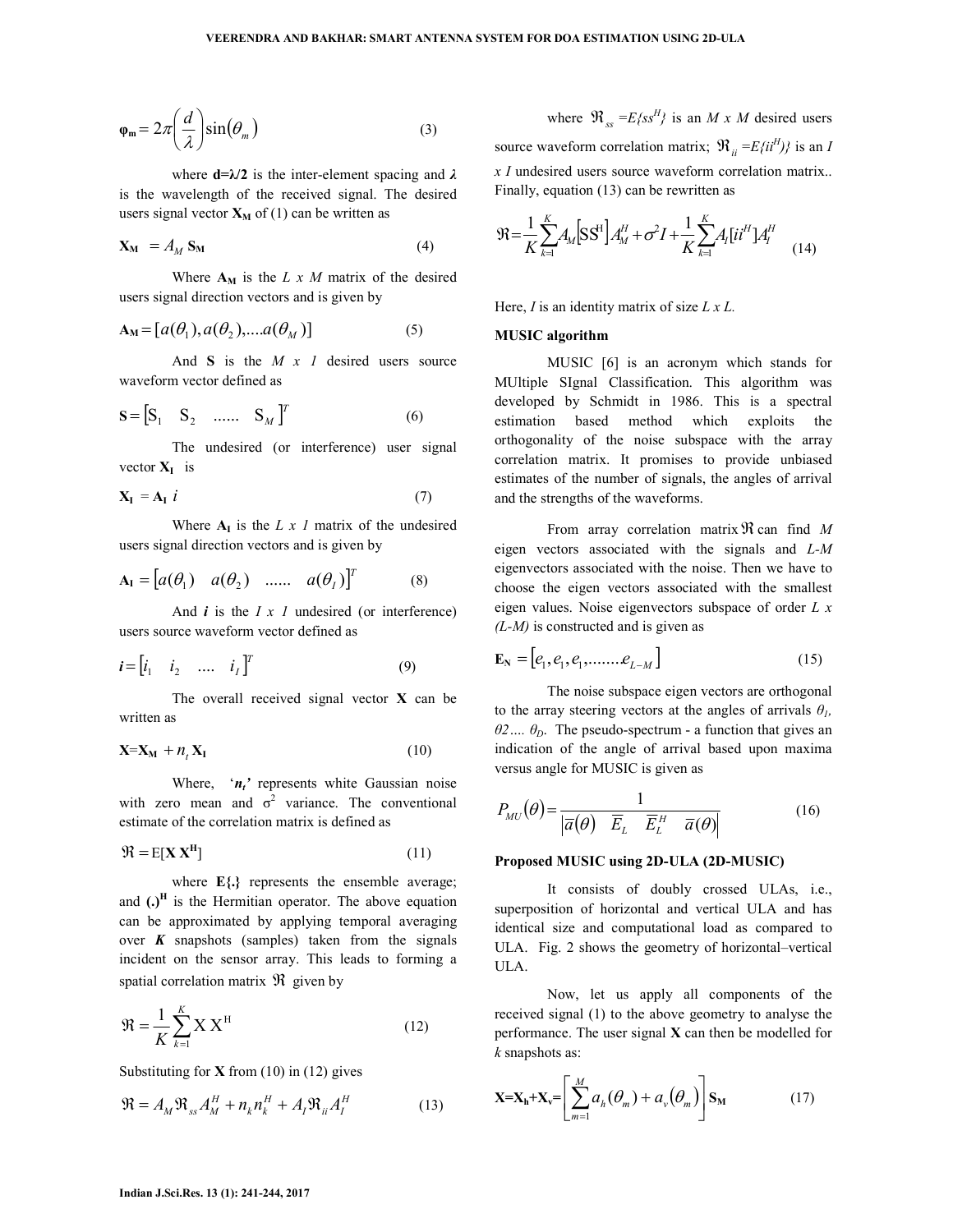Here  $a_h(\theta_m)$  and  $a_v(\theta_m)$  are the *L x 1* array steering vectors of horizontal- and vertical array respectively. The expressions of these steering vectors are given by:

$$
\mathbf{a_h}(\theta_m) = \left[ \exp\left(j(n-1)2\pi \left(\frac{d}{\lambda}\right) \right) \sin \theta_m \right]^T \tag{18}
$$

$$
\mathbf{a}_{\mathbf{v}}(\mathbf{\theta}_{\mathbf{m}}) = \left[ \exp\left(j(n-1)2\pi\left(\frac{d}{\lambda}\right)\right) \cos\theta_m \right]^T \tag{19}
$$





## **RESULTS AND DISCUSSION**

The proposed algorithms are simulated using the parameters tabulated in Table I. In our simulation we considered four mobile users with  $DOA = [-60^{\circ} 10^{\circ} 40^{\circ}]$ 60°] using 10 and 100 antenna elements. Figs. 3 and 4 show the spectrum of proposed and classical MUSIC algorithm for antenna elements, L=10 and 100 respectively. Figs. 5 and 6 show the eigen value magnitude (EVM) for all the eigen values using  $L=10$ and 100 respectively.

|  |  |  | <b>Table I: Experimental Parameters</b> |
|--|--|--|-----------------------------------------|
|--|--|--|-----------------------------------------|

| S.<br>No | Parameters                   | Values          |
|----------|------------------------------|-----------------|
| 1        | Type of Antenna Array        | 2D-ULA          |
| 2        | Number of array elements (L) | 10 and 50       |
| 3        | Pass band frequency Range    | $(3-4)$ GHz     |
| 4        | Inter element spacing (d)    | $d = \lambda/2$ |
| 5        | Number of snapshots $(K)$    | 100 and 200     |
| 6        | Signal to Noise Ratio (SNR)  | 20 dB           |
|          | Base band frequency          | KH <sub>z</sub> |



**Figure 3: MUSIC spectrum for L=10, K=200, DOA[- 60<sup>o</sup> 10<sup>o</sup> 40<sup>o</sup> 60<sup>o</sup> ]** 



**Figure 4: MUSIC spectrum for L=50, K=200, DOA[- 60<sup>o</sup> 10<sup>o</sup> 40<sup>o</sup> 60<sup>o</sup> ]** 



**Figure 5: Number of eigen values versus EVM for L=10**